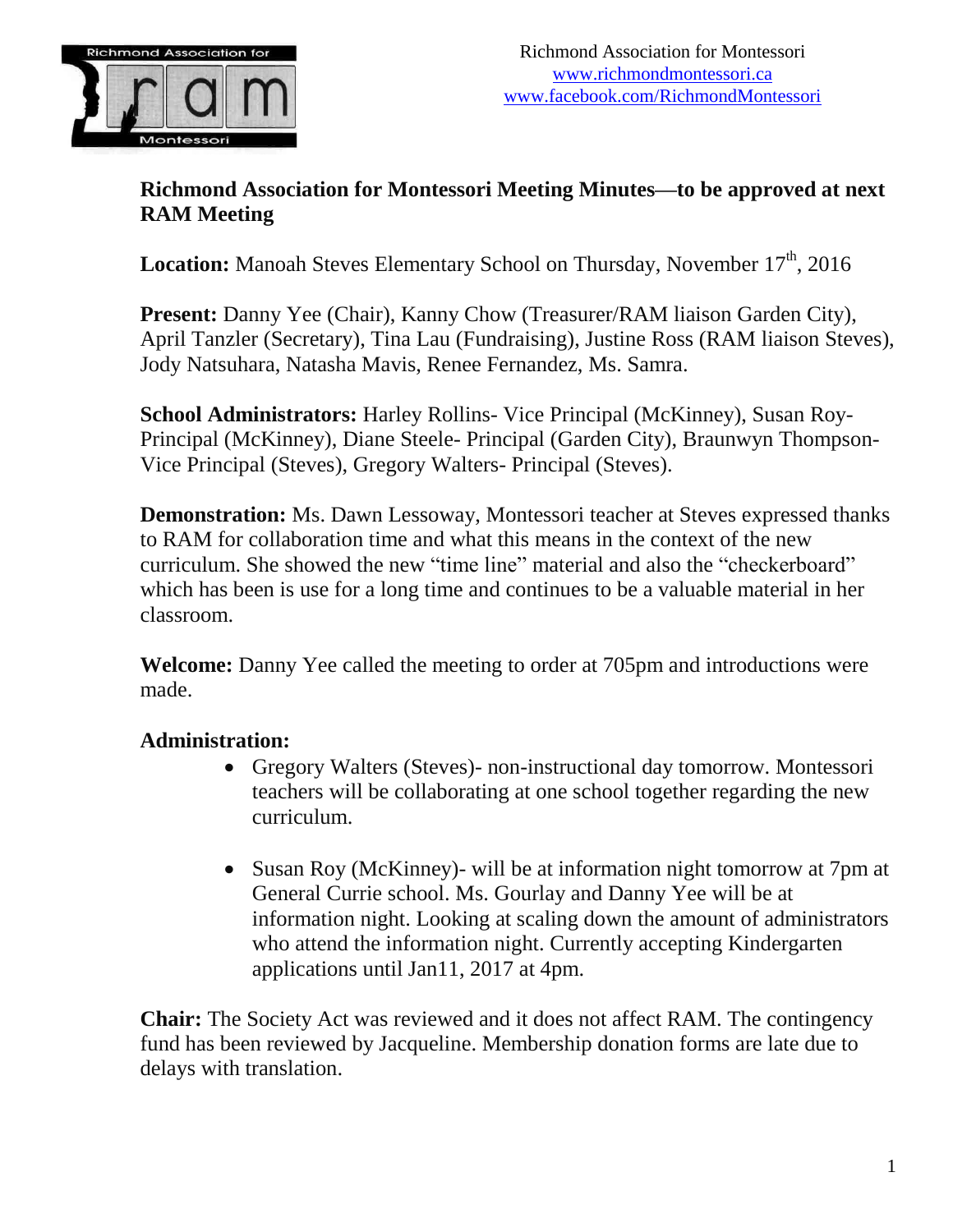

## **Treasurer:**

- New budget reviewed.
- Contingency fund of approximately \$30,000 as it covers the 3 Montessori schools.

### **Motion: To approve the 2016/2017 Budget as presented. (Moved by Danny and seconded by Justine, approved, motion carried).**

- Conference reimbursement applications are due December 9, 2016. Form can be found on RAM website and proof of purchase needs to accompany the form.
- Up to the schools to decide conference vs. collaboration.
- Monies will be used form the school district first for materials before using RAM funds.
- A suggestion was made to remove line items from the budget.
- No applications have been received for bursaries or conferences for RAM to review at this meeting.
- \$4500.00 has been allotted per school for Montessori materials from the Richmond school district.

**Motion: To approve the April 2016 RAM Meeting Minutes. (Moved by Kanny, seconded by Natasha, approved, motion carried). To approve the September 28, 2016 RAM Meeting Minutes. (Moved by Danny, seconded by Kanny, approved, motion carried).**

**Fundraising:** A family from McKinney won the Early Bird Draw (\$150.00 Costco Card) for the Membership drive. Generated to date- McKinney \$4950.00 with 37 families, \$3,400.00 with 25 families and Garden City \$1450.00 with 12 families. Tax receipt will be issued if funds received before the school winter break, however, membership donations can be made all year around. A suggestion was made that a membership donation reminder go out in all the school in the Spring. Danny has a sponsor for next year's Early Bird Draw and has access to a free legal translator for RAM notices.

# **RAM /PAC liaisons:**